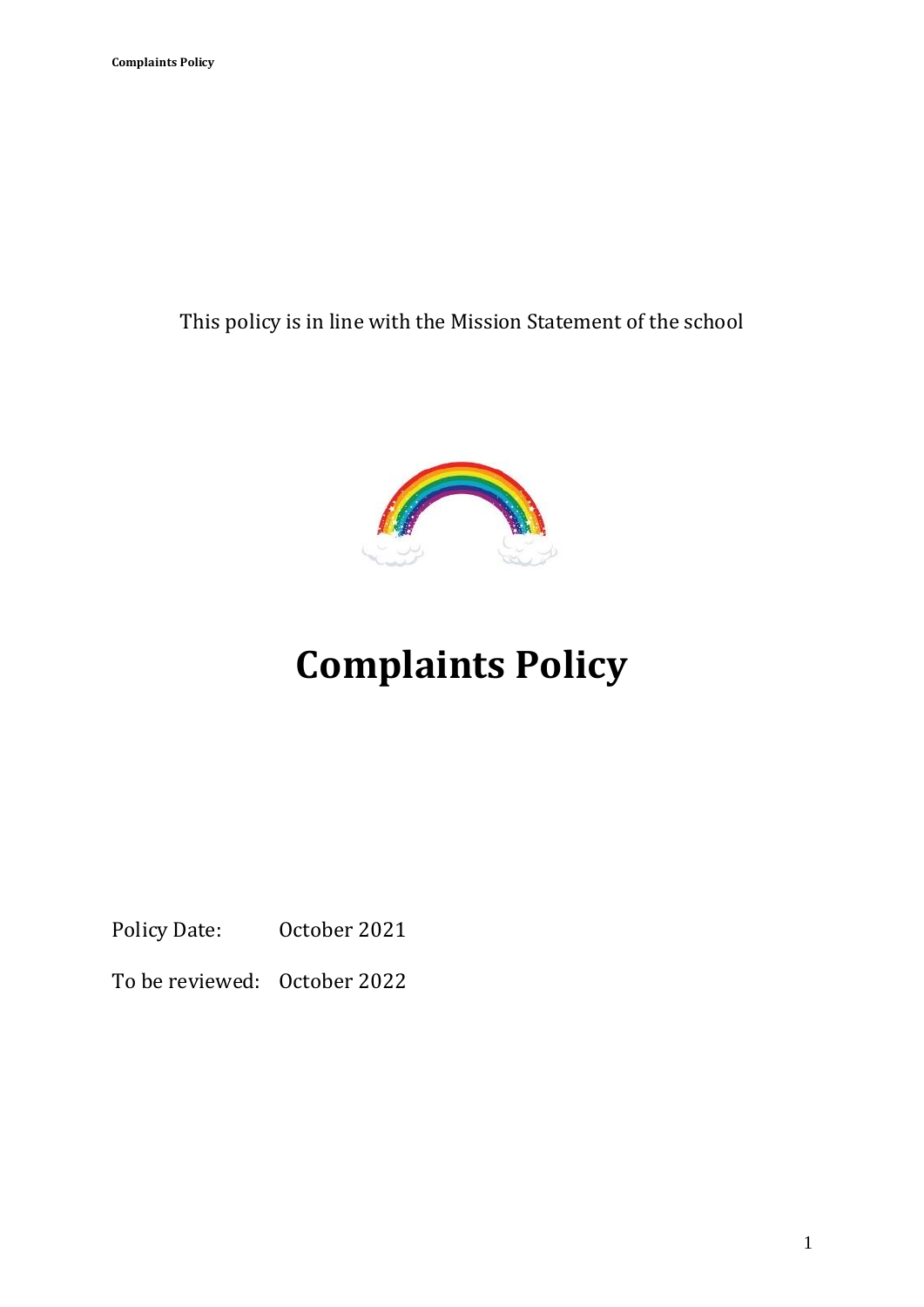# **1. Introduction**

At Al Risalah School, we are committed to working with parents to provide a stimulating, safe and caring environment for our students. One of the ways in which the school can continue to improve is by listening and responding to the views of parents and guardians.

At Al-Risalah School we recognise there maybe cases where complaints may arise.

The purpose of the Complaints Policy is to outline a method by which complaints can be dealt with in the most efficient, fair and Islamic manner with the least disturbance possible. If our procedure is not followed by a Complainant, the school will not be able to deal with the matter effectively.

The Complaints procedure consists of 3 stages:

- Stage 1 Informal Stage
- Stage 2 Formal Stage
- Stage 3 Appeal

Our school has appointed the Headteacher/Nursery Manager as the Complaints Coordinator  $(CC)$ .

The policy does not cover complaints from members of staff as these are covered by the employer's Grievance Policy.

ALL complaints whether formal or informal will be logged separately.

## **2. Types of complaints**

The majority of concerns/complaints fall into the following categories:

- Financial, administrative and breach of contract;
- Academic (course programme, unsatisfactory teaching, too much/too little homework, progress in a particular subject etc);
- Pastoral care (discipline, inappropriate sanctions, bullying, overall progress of the child, unhappiness of child, accommodation etc);
- Child protection (allegations against staff, handling of sensitive issues).

#### **3. Who to approach**

- If a complaint is about a particular academic subject, and is at Stage 1, the teacher of that subject should be approached.
- If a complaint is about pastoral care and is at Stage 1, the Form Tutor must be approached.
- If a complaint is more serious and is at Stage 2, the Complaints Coordinator must be approached.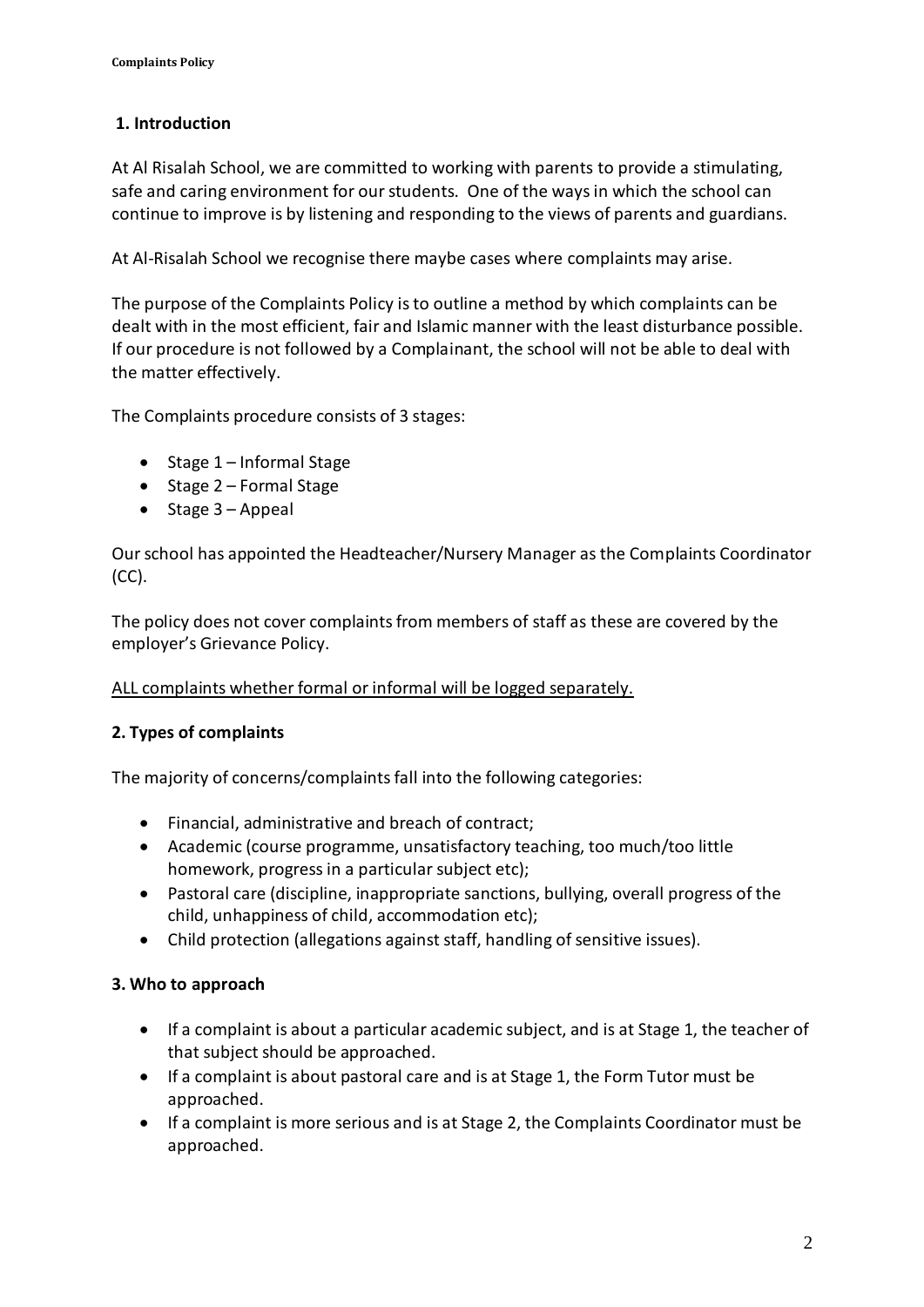- Any child protection issues must be reported to the Nominated Person who is the School's Child Protection officer or the Headteacher.
- All other complaints should be referred to the Complaints Coordinator. If the complaint is against the Headteacher/Nursery Manager, and it can't be resolved at Stage 1, the complainant should send a letter addressed to Mr Maksud Gangat (Director of Education), send it to Mr. M. Gangat, 13E Broadwater Road, SW17 0DS or emai[l mgangat@gatton.wandsworth.sch.uk](mailto:mgangat@gatton.wandsworth.sch.uk)

### **4. Three (3) Stages**

#### Stage 1: Informal Stage (Verbal)

A Complainant should bring a complaint either to the staff member concerned or directly to the Complaints Coordinator. The following procedure must be followed:

- The Complainant will approach the staff member/Complaints Coordinator outside of School hours or if possible during the school day, and request an appointment.
- Alternatively, or if the staff member cannot be found, a Complainant may at any time request a meeting by emailing admin@alrisalahschool.co.uk
- A Complainant may not approach a member of staff to discuss the complaint without booking a Meeting in advance.
- Where time permits a Meeting will be arranged within 24-48 hours of a request.
- The Staff Member/Complaints Coordinator will keep a note of the meeting.
- The Complainant will state clearly (and calmly) what the complaint is. If the matter is minor, and concerns no other individual it will be dealt with immediately.

If Stage 1 does not resolve the issue, Complainants will be asked to put their complaint in writing and move to Stage 2.

#### Stage 2: Formal Stage

If it is not possible to resolve a complaint informally the Complainant should raise the matter formally and without unreasonable delay with the Complaints Coordinator. The Complainant will make a complaint in writing (letter or email). This can be sent to the school in one of the following ways:

- By post to Complaints Co-ordinator, Al-Risalah Education Trust, 145 Upper Tooting Road, London, SW17 7TJ or;
- Email to [admin@alrisalahschool.co.uk](mailto:admin@alrisalahschool.co.uk)

The Complaints Coordinator will arrange for a formal meeting to be held without unreasonable delay after the complaint has been received. This will normally be within 5 working days. A meeting may be scheduled outside of the School Hours.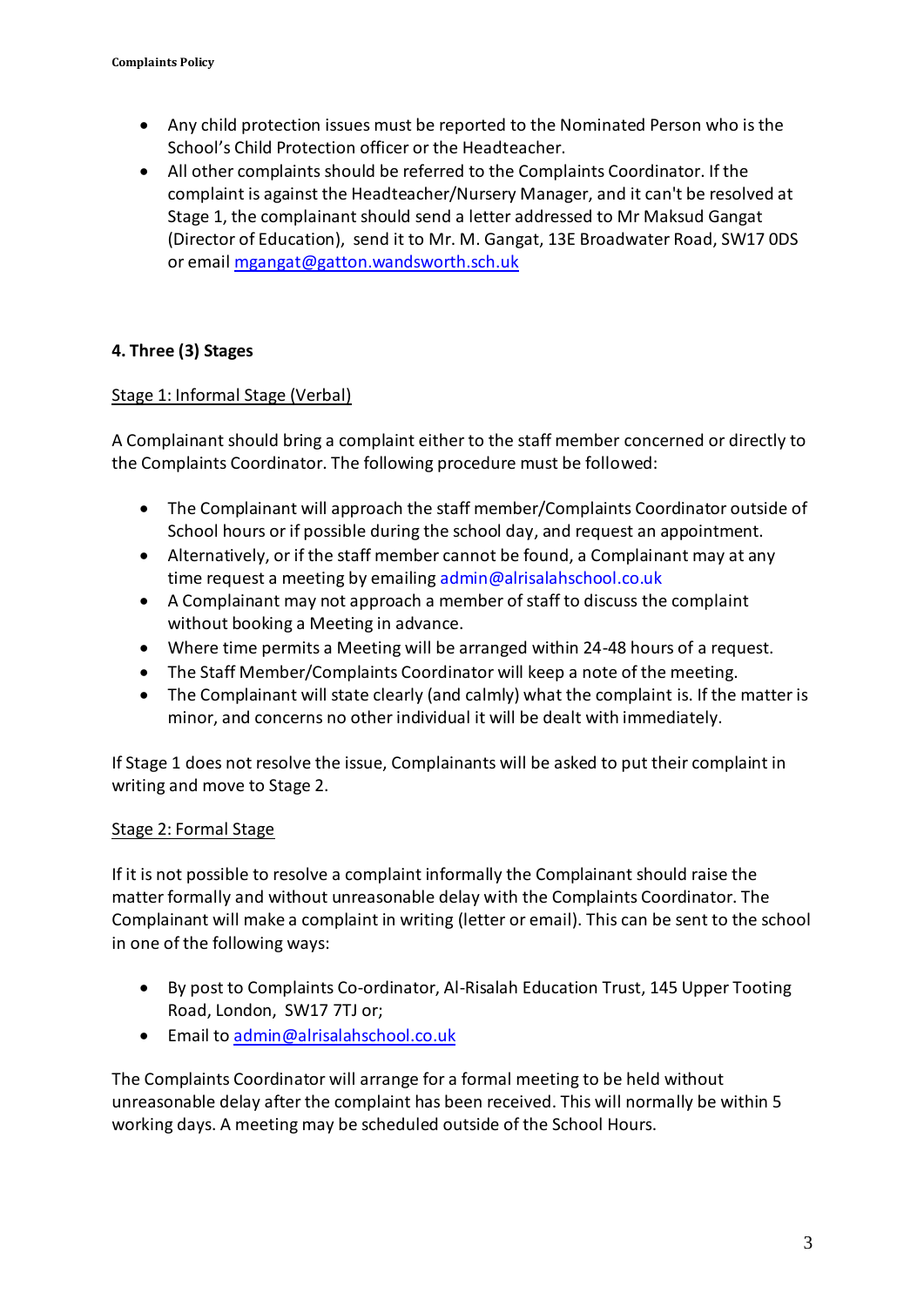In preparation for the meeting the Complaints Coordinator will consult the relevant staff and/or make investigations.

Any documents/evidence the Complainant would like to bring to the meeting should be given directly to the Complaints Coordinator at least 2 working days before the Meeting.

- The Complainant is permitted to bring another person of his/her choice to the meeting.
- At the meeting, the Complainant will be allowed to explain their complaint and how they would like it to be resolved.
- The outcome of the Formal meeting will be communicated to the Complainant in writing without unreasonable delay, and usually within 5 working days.
- If a Complainant is not happy with the decision, he/she will have a right to move to Stage 3 – the Appeal.

#### Stage 3: Appeal

Where a Complainant feels that their complaint has not been satisfactorily resolved they may appeal by completing the Appeal Complaints Form (Appendix 1). The completed Form can be sent to the school in one of the following ways:

By email to the Director of Education: [mgangat@gatton.wandsworth.sch.uk](mailto:mgangat@gatton.wandsworth.sch.uk)

If an Appeal Panel decides to hear the Appeal, Appeals will be heard without unreasonable delay, usually within 10 working days, and at a time and place, which will be notified to the Complainant in advance. The Complainant is permitted to bring another person of his/her choice to the meeting.

This will be heard by a Panel from the School Committee body (Shura). The Committee will ensure that **no member of the Panel** has any prior involvement with the matter raised and **at least one person** on the panel is independent of the management and running of the school.

In general the Panel will take one of the following courses of action:

- Dismiss the complaint in whole or part;
- Uphold the complaint in whole or part;
- Decide on appropriate action to resolve the complaint;
- Recommend changes to the School's systems or procedures.

The decision will be communicated in writing, without unreasonable delay, usually within 5 working days. This decision will represent the final stage of the School's complaints procedure and is binding. The findings will also be available for inspection on the school premises by the proprietor and the Headteacher.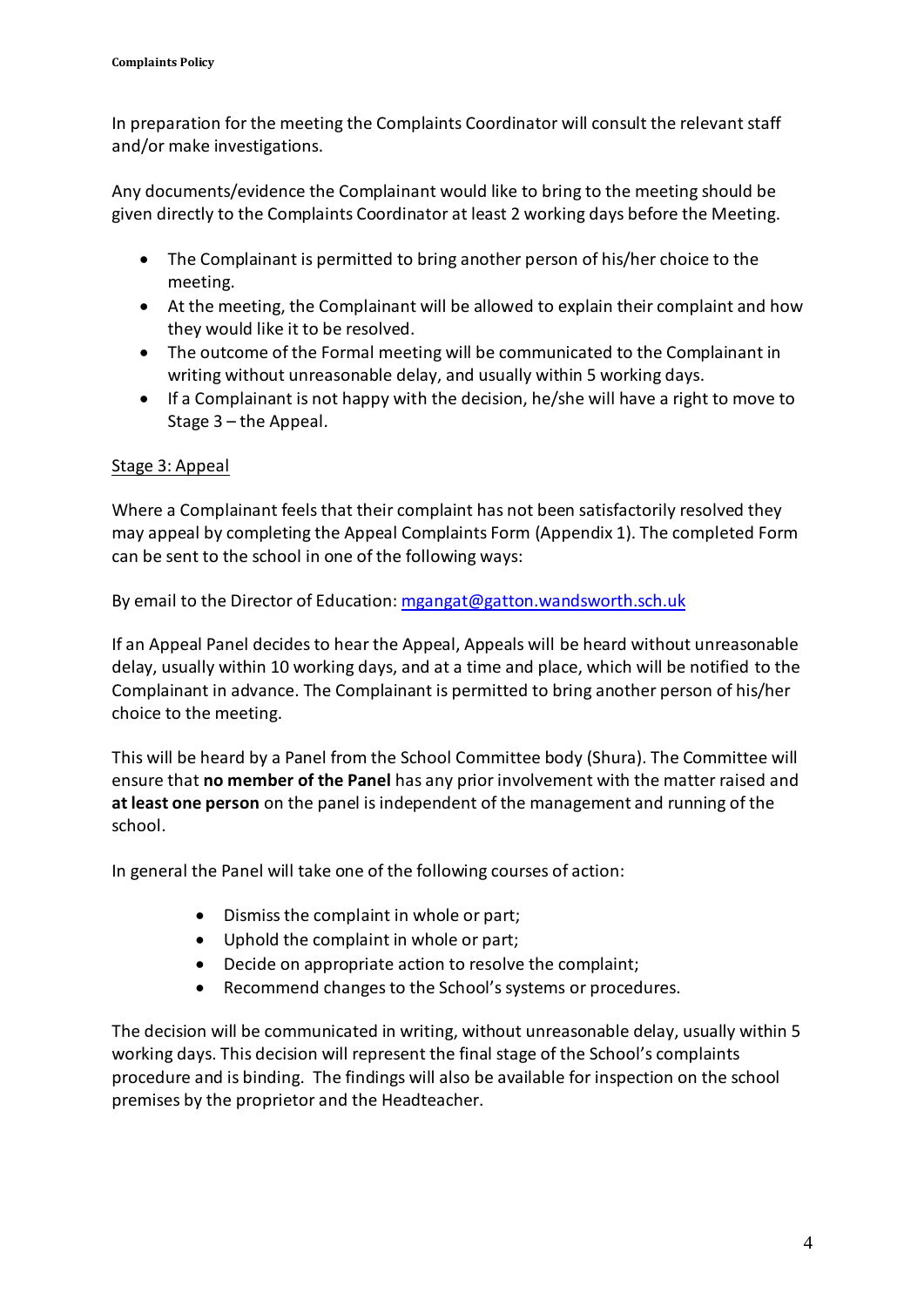#### **5. Important Notes**

- Correspondence, statements and written records will be kept of all complaints and their outcomes, whether they were resolved at the informal stage, when a complaint is submitted in writing or whether they proceeded to an Appeal hearing.
- These records will be kept confidential unless otherwise required by Law.
- All complaints are dealt with in confidence. The details of the complaint are shared with appropriate staff members and third parties only so far as it is required to properly investigate and process the complaint. Likewise, complainants are required to treat in confidence any information disclosed to them as a result of the complaint.
- If the complaint concerns a child protection issue or involves an allegation of abuse by a member of staff the Safeguarding Officer (responsible for child protection) should be informed.
- Any Complainant who behaves aggressively, however mild, or uses abusive or aggressive language to a member of staff or student or other parent will be asked to leave the premises immediately.
- School does not accept petitions. Any written complaint must be made individually and signed and dated by each individual.
- If the matter is taken by a Complainant to a member of staff not concerned with the matter, the Complainant will be directed to the correct individual. It will be the Complainant's responsibility to ensure the matter is taken to the correct member of staff. If the correct member of staff cannot be found, an appointment must be sought electronically t[o admin@alrisalahschool.co.uk](mailto:admin@alrisalahschool.co.uk)
- In any cases of doubt, members of staff should seek the advice of the Headteacher.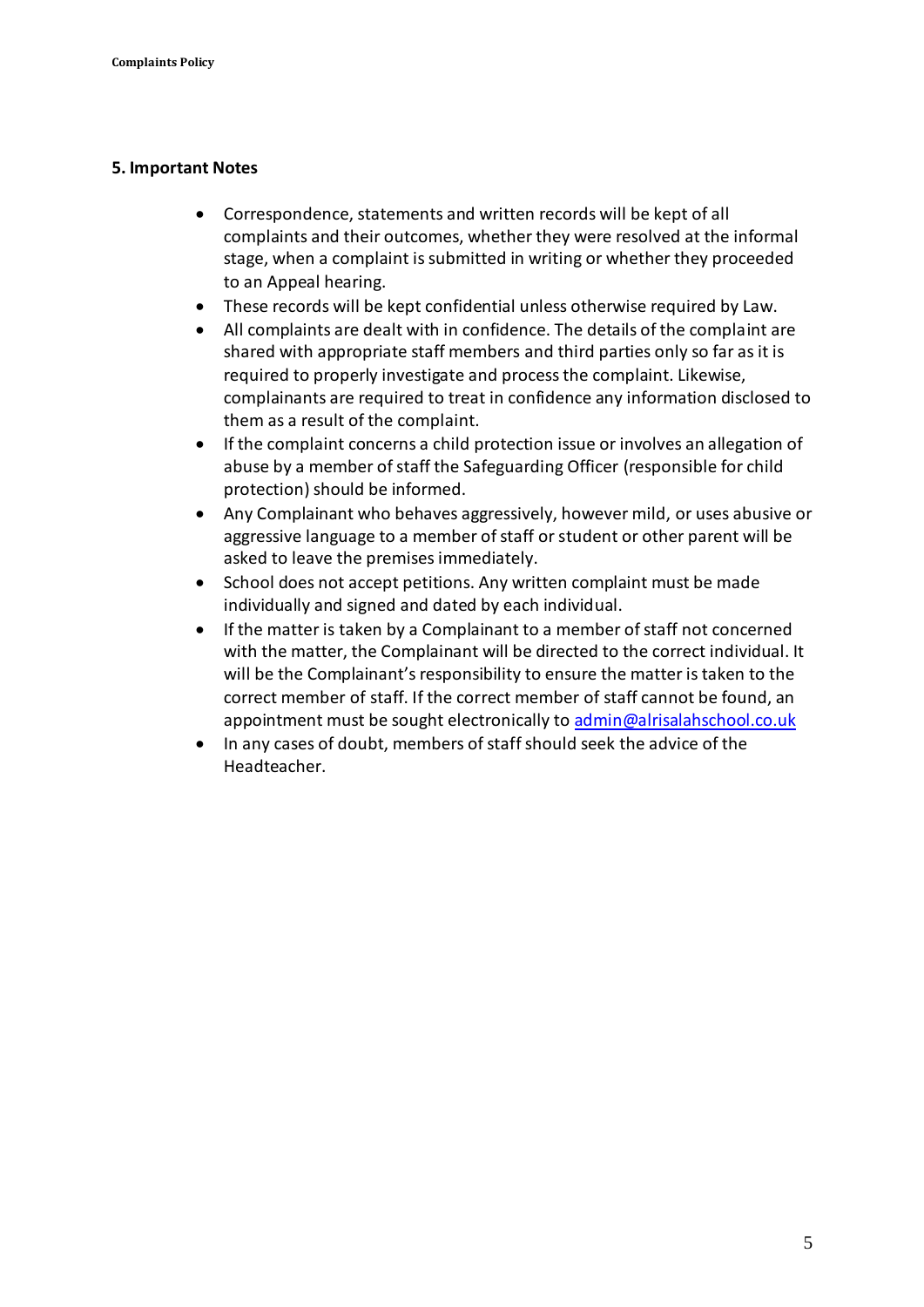# Appendix 1 - This Form must be completed as part of the Stage 2 process of complaints.

Please provide your details. Please complete all sections.

| Name of Parent                                       | Telephone                                                                                                               | Name of Student                                                                                                      |
|------------------------------------------------------|-------------------------------------------------------------------------------------------------------------------------|----------------------------------------------------------------------------------------------------------------------|
|                                                      |                                                                                                                         |                                                                                                                      |
|                                                      | BOX 2 please indicate if you have tried to resolve the complaint informally, giving details                             |                                                                                                                      |
| Date of Stage 1 (informal) ___________________       |                                                                                                                         |                                                                                                                      |
| Nature of complaint (e.g. bullying)                  |                                                                                                                         |                                                                                                                      |
| Why was Stage 1 not acceptable? Please give details: |                                                                                                                         |                                                                                                                      |
|                                                      | ,我们也不能在这里的人,我们也不能在这里的人,我们也不能在这里的人,我们也不能在这里的人,我们也不能在这里的人,我们也不能在这里的人,我们也不能在这里的人,我们                                        |                                                                                                                      |
|                                                      |                                                                                                                         |                                                                                                                      |
|                                                      |                                                                                                                         |                                                                                                                      |
|                                                      |                                                                                                                         |                                                                                                                      |
|                                                      |                                                                                                                         |                                                                                                                      |
|                                                      |                                                                                                                         |                                                                                                                      |
| documents you would like considered at the Meeting.  | Please provide full details of complaint including names, dates, times and places. Please also attach to this sheet any | <u> 1980 - Jan Barat, martin amerikan basar dan bagi dan bagi dan bagi dan bagi dan bagi dan bagi dan bagi dan b</u> |
|                                                      |                                                                                                                         |                                                                                                                      |
|                                                      |                                                                                                                         |                                                                                                                      |
|                                                      |                                                                                                                         |                                                                                                                      |
|                                                      |                                                                                                                         |                                                                                                                      |
|                                                      |                                                                                                                         |                                                                                                                      |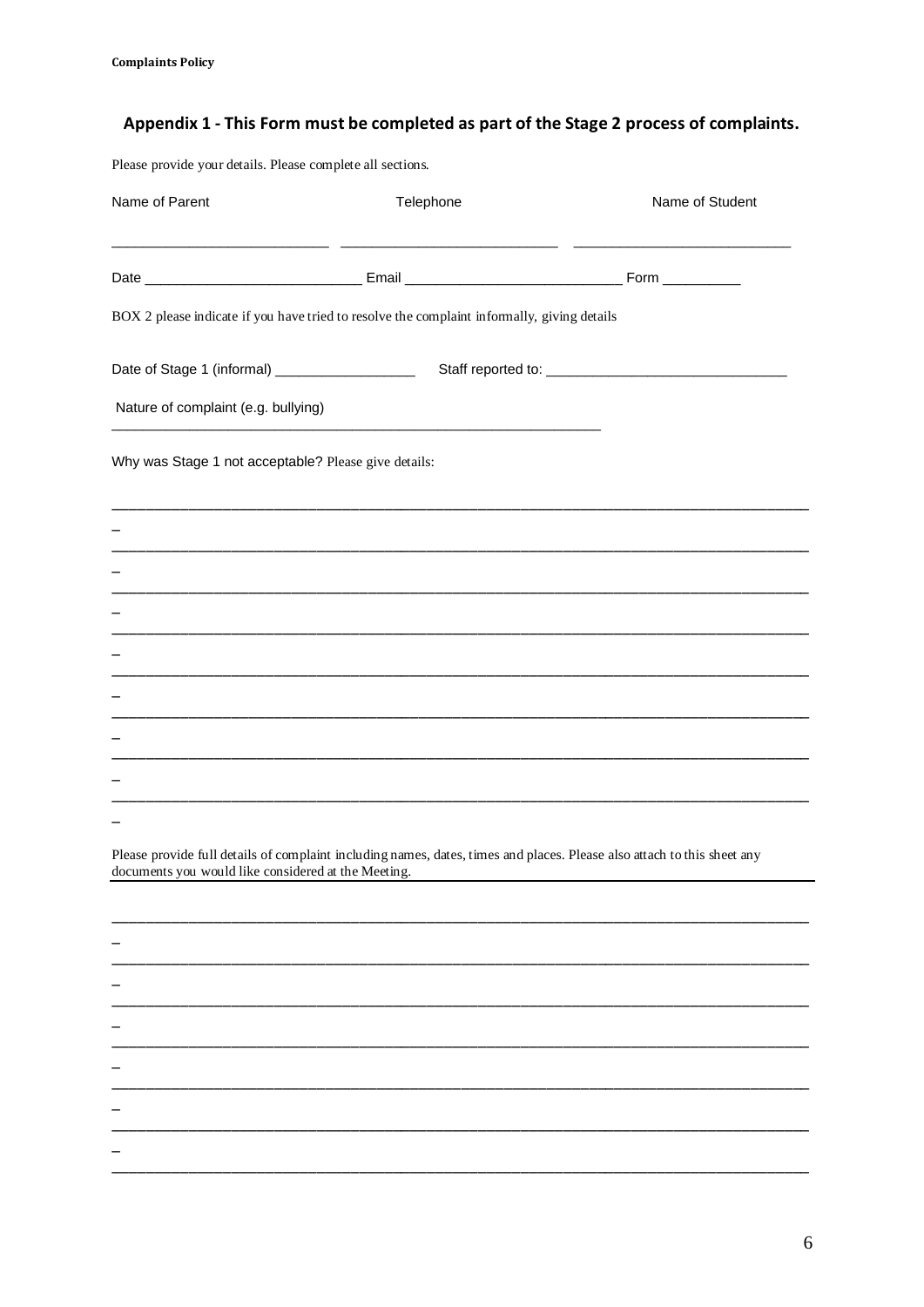| TO BE COMPLETED BY OFFICE                                                      |      | Date of Stage 2 __________________Staff present _________ |  |
|--------------------------------------------------------------------------------|------|-----------------------------------------------------------|--|
|                                                                                |      |                                                           |  |
| Meeting notes: please give details of issues, proposals to resolve issues etc. |      |                                                           |  |
|                                                                                |      |                                                           |  |
|                                                                                |      |                                                           |  |
|                                                                                |      |                                                           |  |
|                                                                                |      |                                                           |  |
|                                                                                |      |                                                           |  |
|                                                                                |      |                                                           |  |
|                                                                                |      |                                                           |  |
|                                                                                |      |                                                           |  |
|                                                                                |      |                                                           |  |
|                                                                                |      |                                                           |  |
|                                                                                |      |                                                           |  |
|                                                                                |      |                                                           |  |
|                                                                                |      |                                                           |  |
|                                                                                |      |                                                           |  |
|                                                                                |      |                                                           |  |
|                                                                                |      |                                                           |  |
|                                                                                |      |                                                           |  |
|                                                                                |      |                                                           |  |
|                                                                                |      |                                                           |  |
|                                                                                |      |                                                           |  |
|                                                                                |      |                                                           |  |
|                                                                                |      |                                                           |  |
|                                                                                |      |                                                           |  |
|                                                                                |      |                                                           |  |
|                                                                                |      |                                                           |  |
| Decision:                                                                      |      |                                                           |  |
|                                                                                |      |                                                           |  |
|                                                                                |      |                                                           |  |
|                                                                                |      |                                                           |  |
| Approved by Head Teacher                                                       | Date |                                                           |  |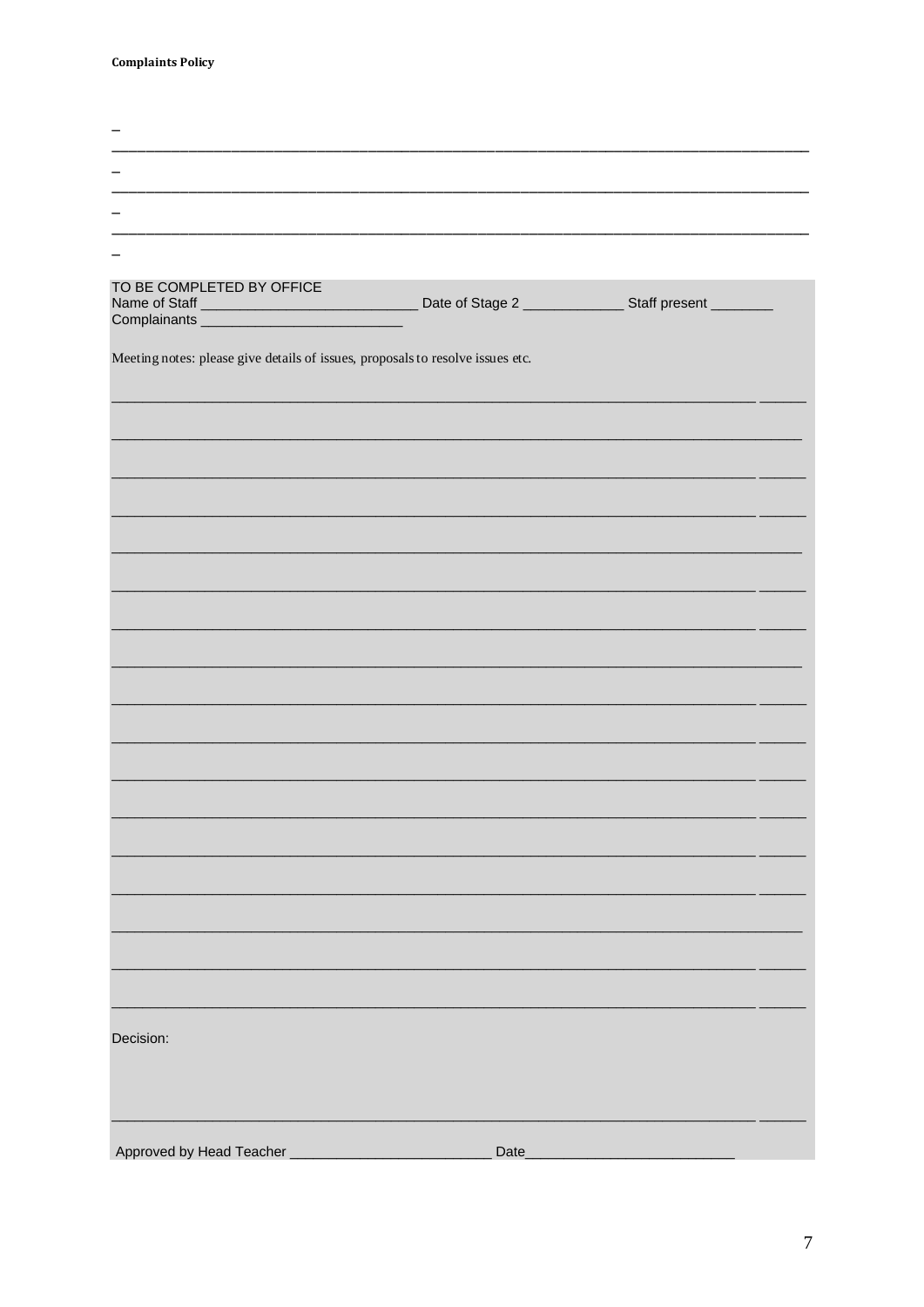# Appendix 12 - This Form must be completed as part of the Stage 3 process of complaints.

Please provide your details. Please complete all sections.

| Name of Parent                                       | Telephone                                                                                                               | Name of Student                               |
|------------------------------------------------------|-------------------------------------------------------------------------------------------------------------------------|-----------------------------------------------|
|                                                      |                                                                                                                         |                                               |
|                                                      | BOX 2 please indicate if you have tried to resolve the complaint informally, giving details                             |                                               |
| Date of Stage 2 (informal) ____________________      |                                                                                                                         |                                               |
| Nature of complaint (e.g. bullying)                  |                                                                                                                         |                                               |
| Why was Stage 2 not acceptable? Please give details: |                                                                                                                         |                                               |
|                                                      | <u> 1989 - Johann Harry Harry Harry Harry Harry Harry Harry Harry Harry Harry Harry Harry Harry Harry Harry Harry</u>   |                                               |
|                                                      | ,我们也不能在这里的人,我们也不能在这里的人,我们也不能在这里的人,我们也不能在这里的人,我们也不能在这里的人,我们也不能在这里的人,我们也不能在这里的人,我们也                                       |                                               |
|                                                      |                                                                                                                         |                                               |
|                                                      |                                                                                                                         |                                               |
|                                                      |                                                                                                                         |                                               |
|                                                      |                                                                                                                         |                                               |
|                                                      |                                                                                                                         |                                               |
| documents you would like considered at the Meeting.  | Please provide full details of complaint including names, dates, times and places. Please also attach to this sheet any | <u> 1989 - Jan James Barnett, mars et al.</u> |
|                                                      |                                                                                                                         |                                               |
|                                                      |                                                                                                                         |                                               |
|                                                      |                                                                                                                         |                                               |
|                                                      |                                                                                                                         |                                               |
|                                                      |                                                                                                                         |                                               |
|                                                      |                                                                                                                         |                                               |